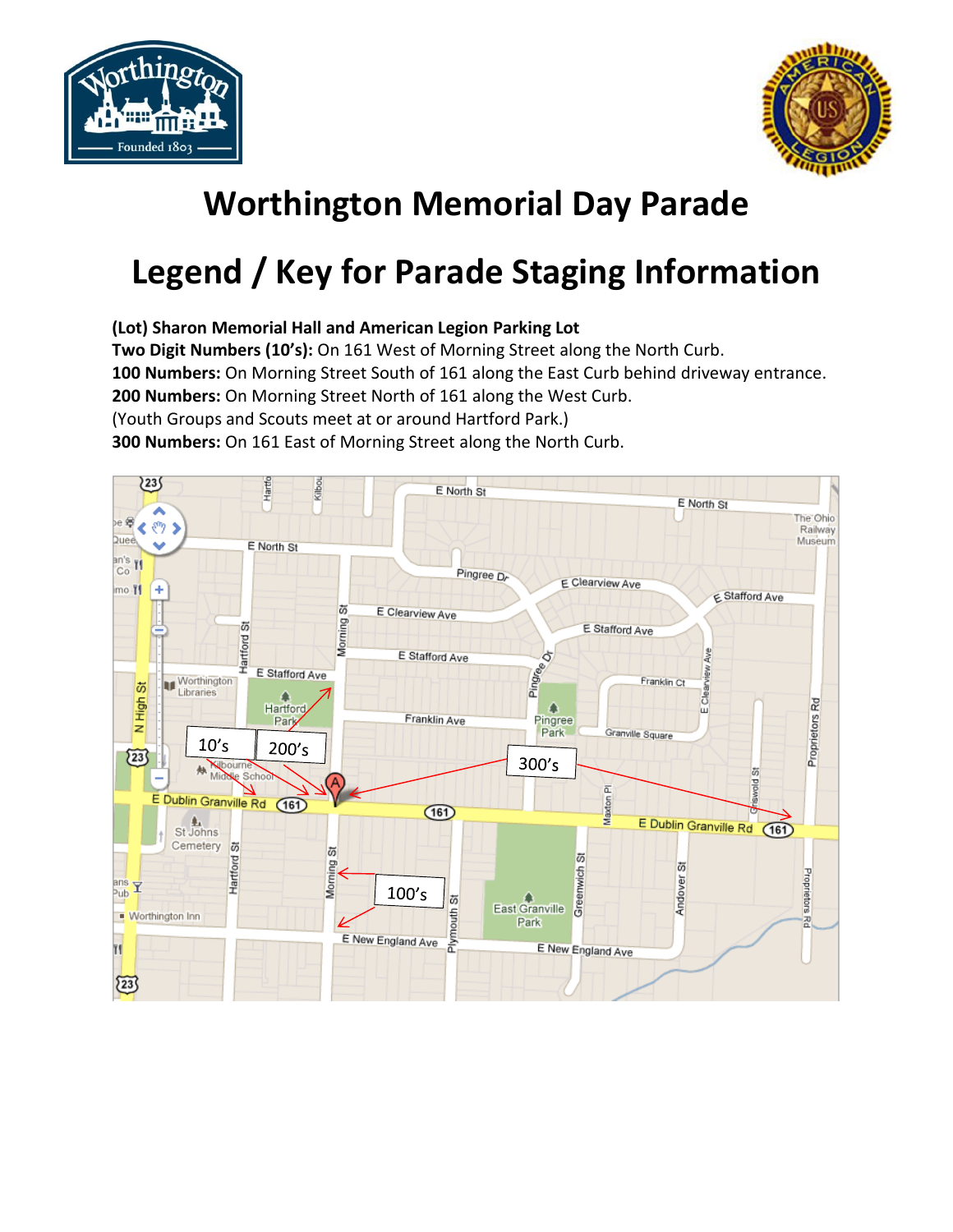## Alphabetical Listing by Unit Name Worthington Memorial Day 2022 Parade Line-up

Sunday, May 29, 2022 2:46:08 PM

| <b>Unit Name</b>                                                  | Music                   | In parade                    | Stage Number March Order |      |
|-------------------------------------------------------------------|-------------------------|------------------------------|--------------------------|------|
| 101 AirBorne-502 PIR-WWII Living History Team                     |                         | ☑                            | 317                      | 39   |
| 1931 Model A Ford (Allan Lines)                                   |                         | $\blacktriangledown$         | Lot                      | 6.1  |
| 1943 Willys WWII Jeep Military Vehicle (Will Drive Chaplain)      |                         | $\overline{\mathbf{v}}$      | Lot                      | 7.1  |
| 1951 MG (Richard Chakroff)                                        | $\Box$                  | $\overline{\mathbf{v}}$      | 311                      | 33   |
| 2nd Regiment Ohio Volunteer Infantry, Company C                   | $\Box$                  | $\overline{\mathbf{v}}$      | Cemetery                 | 9000 |
| <b>Aladdin Shriners</b>                                           | $\blacktriangledown$    | $\blacktriangledown$         | Plymouth St.             | 56   |
| All-American Alumni Band                                          | $\overline{\mathbf{v}}$ | ☑                            | VFW east lawn            | 62   |
| <b>Amazing Sleepover Parties</b>                                  |                         | $\boxed{\blacktriangledown}$ | 335                      | 82   |
| Antique car (Larry McDonald)                                      |                         | $\blacktriangledown$         | 310                      | 32   |
| <b>Bluffsview Archery Team</b>                                    |                         | $\blacktriangledown$         | 209                      | 51   |
| Buckeye Military Moms - Chapter 9 of Blue Star Mothers of America |                         | $\overline{\mathbf{v}}$      | 305                      | 26   |
| Capital City Corvette Club                                        |                         | $\boxed{\blacktriangledown}$ | <b>Maxton Court</b>      | 84   |
| Captain America                                                   |                         | $\overline{\mathbf{v}}$      | 328                      | 69   |
| Catholic War Veterans - Post 1936 and 1963                        |                         | $\boxed{\blacktriangledown}$ | 304                      | 25   |
| <b>Charity Newsies</b>                                            |                         | $\overline{\mathbf{v}}$      | 339                      | 87   |
| Charles Beller                                                    |                         | $\overline{\mathbf{v}}$      | 308                      | 29   |
| Columbus Base - United States Submarine Veterans Inc.             |                         | $\overline{\mathbf{v}}$      | 306                      | 27   |
| Daughters of the American Revolution Whetstone Chapter            |                         | $\overline{\mathbf{v}}$      | 314                      | 36   |
| Daughters of the American Revolution Worthington Chapter          | Г                       | $\blacktriangledown$         | 315                      | 37   |
| Dill Family Veterans and Friends                                  | П                       | $\overline{\mathbf{v}}$      | 309                      | 30   |
| Disabled American Veterans- DAV Chapter 3                         |                         | $\overline{\mathbf{v}}$      | 313                      | 35   |
| FC Bank                                                           |                         | $\blacktriangledown$         | 340                      | 88   |
| Franklin County Auditor Michael Stinziano                         |                         | $\boxed{\blacktriangledown}$ | 102                      | 16   |
| Franklin County Metro Parks - Highbanks                           | $\Box$                  | $\overline{\mathbf{v}}$      | 341                      | 89   |
| Goldfish Swim School                                              | $\blacktriangledown$    | $\overline{\mathbf{v}}$      | 204                      | 44   |
| Heritage Riders (Horses)                                          | $\Box$                  | $\overline{\mathbf{v}}$      | 105                      | 22   |
| High Street Baptist Church                                        | $\blacktriangledown$    | $\blacktriangledown$         | 336                      | 83   |
| Honor Flight Columbus                                             | $\blacktriangledown$    | $\overline{\mathbf{v}}$      | 302                      | 23   |
| I Am Boundless Get Fit with Ka Ren                                | $\Box$                  | $\blacktriangledown$         | 333                      | 80   |
| Individual (Hillary/John Carlson)                                 |                         | $\blacktriangledown$         | 342                      | 90   |
| Individual (Richard Landers)                                      |                         | $\blacktriangledown$         | 322                      | 58   |
| Judge Keith McGrath                                               |                         | $\boxed{\blacktriangledown}$ | 104                      | 18   |
| Judge Kim A Browne/MSG Steven L Browne (ret)                      | $\blacktriangledown$    | $\overline{\mathbf{v}}$      | 101                      | 15   |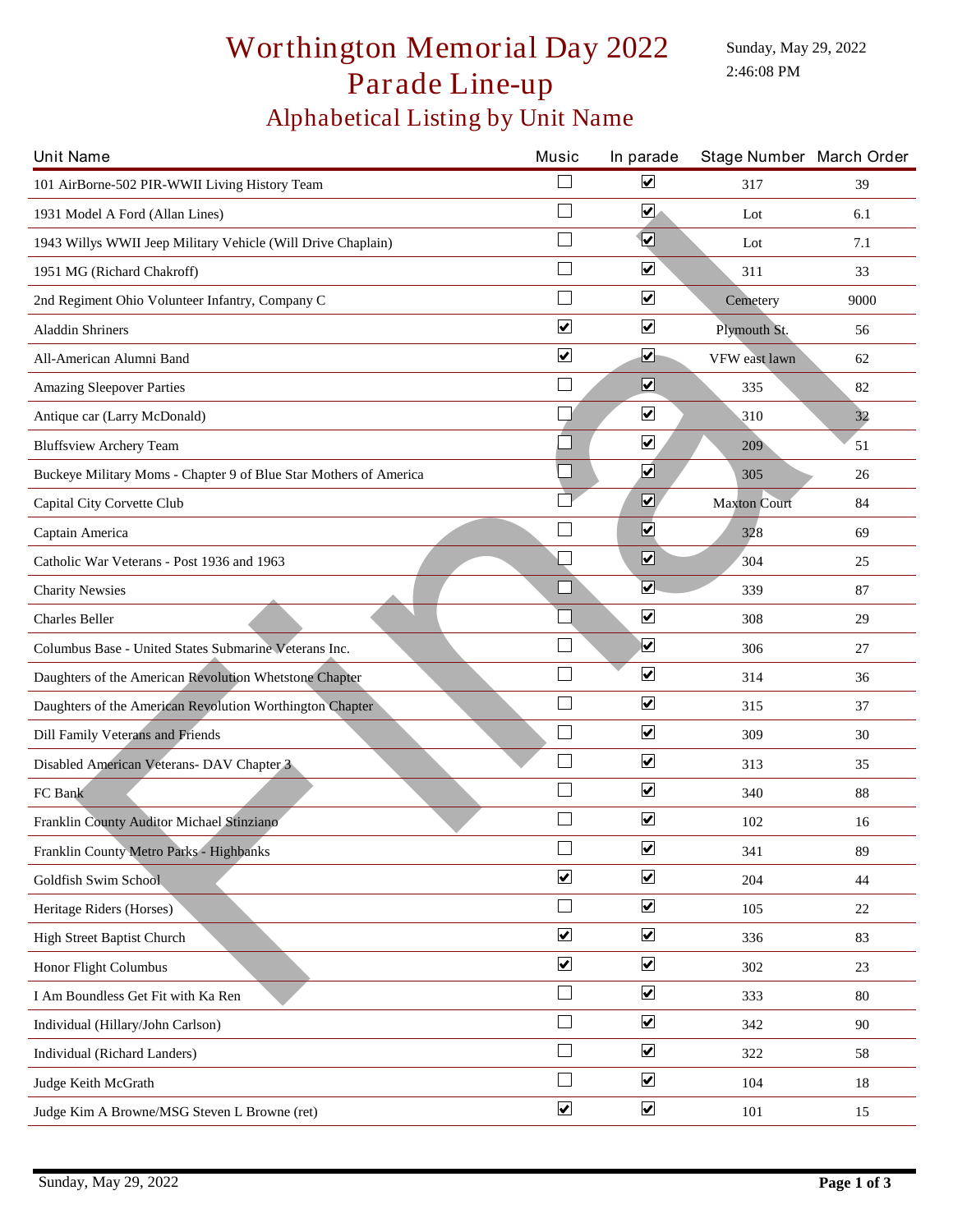| <b>Unit Name</b>                                                        | Music                           | In parade                       | Stage Number March Order |                |
|-------------------------------------------------------------------------|---------------------------------|---------------------------------|--------------------------|----------------|
| Judge Michael J. Holbrook                                               | H                               | $\boxed{\blacktriangledown}$    | 103                      | 17             |
| Kemper House Worthington                                                | $\Box$                          | $\overline{\mathbf{v}}$         | 326                      | 67             |
| LifeCare Alliance / Meals on Wheels                                     | Г                               | $\boxed{\blacktriangledown}$    | 327                      | 68             |
| MedFlight                                                               | Г                               | $\overline{\mathbf{v}}$         | 312                      | 34             |
| <b>Motts Military Museum</b>                                            | $\Box$                          | $\overline{\mathbf{v}}$         | 303                      | 24             |
| New England Lodge #4 F.& A.M.                                           | П                               | $\blacktriangledown$            | Plymouth St.             | 55             |
| Ohio Division of Wildlife                                               | $\Box$                          | $\overline{\mathbf{v}}$         | 338                      | 86             |
| OSU Alumni Marching Band TBDBITL                                        | $\blacktriangledown$            | $\boxed{\blacktriangledown}$    | Morning & 161            | 31             |
| Post 239 Buckeye Boys State                                             | $\overline{\phantom{a}}$        | $\boxed{\blacktriangledown}$    | Lot                      | 9              |
| Post 239 Buckeye Girls State                                            |                                 | $\overline{\mathbf{v}}$         | Lot                      | 8              |
| Post 239 Chaplain 2022 (Rev. Dr. Tom Rice)                              | $\mathcal{L}_{\mathcal{A}}$     | ☑                               | Lot                      | 7              |
| Post 239 Color Guard 2022 Navy Operational Support Center Columbus Ohio | $\Box$                          | $\overline{\mathbf{v}}$         | Lot                      | 1              |
| Post 239 Commander 2022 (Genn Luksik)                                   |                                 | $\blacktriangledown$            | $_{\rm Lot}$             | 3 <sub>o</sub> |
| Post 239 Grand Marshal 2022 (James Banner)                              |                                 | $\boxed{\blacktriangledown}$    | Lot                      | 5              |
| Post 239 Guest Speaker 2022 (Bill Mirik)                                |                                 | $\overline{\blacktriangledown}$ | Lot                      | 6              |
| Post 239 Ladies Aux (Cheryl Smith)                                      |                                 | $\overline{\mathbf{v}}$         | Lot                      | 4              |
| Post 239 Son of American Legion                                         | L                               | $\overline{\mathbf{v}}$         | Lot                      | 10             |
| Robert Ehlers, Colonel, USAF (Ret.)                                     |                                 | $\boxed{\blacktriangledown}$    | 307                      | 28             |
| Scout Boy Troop #123 St. Michael School                                 | $\Box$                          | $\overline{\blacktriangledown}$ | 300                      | 20             |
| Scout Boy Troop #268 - Worthington Presbyterian Church                  | $\overline{\blacktriangledown}$ | $\overline{\mathbf{v}}$         | 210                      | 52             |
| Scout Boy Troop #332                                                    | $\Box$                          | $\overline{\mathbf{v}}$         | 200                      | 40             |
| Scout Boy Troop #365                                                    | Г                               | $\boxed{\blacktriangledown}$    | 220                      | 78             |
| Scout Boy Troop #474 and Venture Crew 47                                |                                 | $\overline{\mathbf{v}}$         | 207                      | 47             |
| Scout Boy Troop #7732                                                   | $\hfill \square$                | $\boxed{\blacktriangledown}$    | 201                      | 41             |
| Scout Cub #432                                                          | $\mathbf{L}$                    | $\blacktriangledown$            | 219                      | 77             |
| Scout Cub Pack #169                                                     | $\Box$                          | $\blacktriangledown$            | 214                      | 64             |
| Scout Cub Pack #234                                                     | Г                               | $\overline{\mathbf{v}}$         | 202                      | 42             |
| Scout Cub Pack #331 Colonial Hills                                      | $\Box$                          | $\blacktriangledown$            | 213                      | 63             |
| Scout Cub Pack #332                                                     | H                               | $\overline{\mathbf{v}}$         | 203                      | 43             |
| Scout Cub Pack #333                                                     | $\Box$                          | $\overline{\mathbf{v}}$         | 218                      | 76             |
| Scout Cub Pack #365 Worthington Estates                                 | $\Box$                          | $\overline{\mathbf{v}}$         | 217                      | 75             |
| Scout Cub Pack #632 - Wilson Hill Elementary School                     | $\Box$                          | $\blacktriangledown$            | 216                      | 74             |
| Scout Cub Pack #74 Overbrook Presbyterian Church                        | $\Box$                          | $\boxed{\blacktriangledown}$    | 206                      | 46             |
| Scout Girl Worthington                                                  |                                 | $\blacktriangledown$            | 208                      | 50             |
| Scouts BSA Troop 74                                                     | $\Box$                          | $\blacktriangledown$            | 205                      | 45             |
| Sea Scout Ship 280                                                      |                                 | $\blacktriangledown$            | 321                      | 57             |
| Shamrock Club of Columbus                                               | $\blacktriangledown$            | $\blacktriangledown$            | 318                      | 48             |